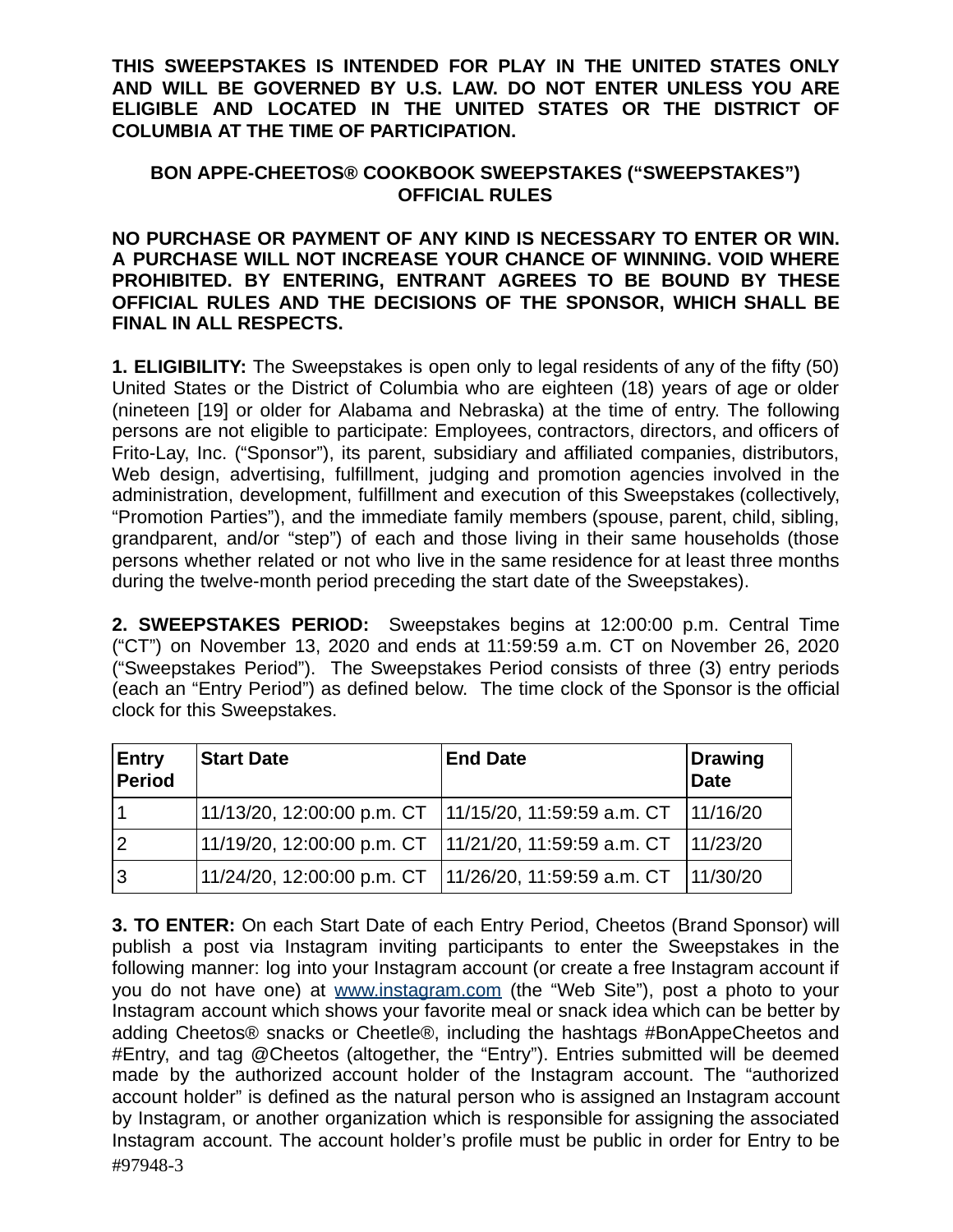considered. Entrant must be a follower of @Cheetos on Instagram and have a public profile on the Instagram account used to enter in order to be contacted by Sponsor if he/she is selected as the potential winner. To follow @Cheetos on Instagram, visit Instagram.com/CHEETOS (also the "Web Site") and click on the "Follow" button.

## **Entries will not be judged. Limit one (1) entry per person/Instagram account per Entry Period** .

Use of multiple social media accounts or the manipulation of an entrant's contact information for the purpose of obtaining more than the stated number of entries is prohibited and such persons will be disqualified and all their Entries shall be deemed invalid.

All Entries must be received and recorded during the Sweepstakes Period. Both hashtags #BonAppeCheetos and #Entry must be included for your Entry to be considered valid. By submitting an Entry, entrant agrees that his/her Entry conforms to the "Entry Guidelines" specified in Section 4.

Entries must comply with these Official Rules and the Instagram posting guidelines and terms and conditions, as applicable. In the event of a conflict between these Sweepstakes Official Rules and any Instagram posting guidelines or terms and conditions, these Sweepstakes Official Rules shall govern.

Multiple entrants may not share the same social media account. A potential winner may be requested to provide Sponsor with proof that he/she is the authorized account holder of the social media account associated with the winning Entry and/or an eligible entrant.

Data rates may apply if entering with a mobile phone or other Web-enabled device using your wireless service provider's network. Check with your wireless service provider for details on these and any other applicable charges. Entrants are solely responsible for any such wireless charges.

Any additional content, including photos and/or copy, included in connection with an Entry shall constitute a part of entrant's Entry. BY SUBMITTING AN ENTRY, ENTRANT ACKNOWLEDGES THAT HIS/HER ENTRY MAY BE POSTED ACROSS ANY OR ALL OF SPONSOR'S DIGITAL AND SOCIAL ASSETS, AT SPONSOR'S DISCRETION. Submission of an Entry grants Sponsor and its agents the right to publish, use, adapt, edit, publicly perform and/or modify such Entry in any way, in any and all media, including for use in advertising and marketing, without limitation, and without consideration or notice to the entrant.

**4. ENTRY GUIDELINES: By entering, you acknowledge that Sponsor has no obligation to use or post any Entry you submit. By submitting an Entry, you agree that your submission is gratuitous and made without restriction, and will not place Sponsor under any obligation, and that Sponsor is free to disclose the ideas contained in the Entry on a non-confidential basis to anyone or otherwise use the ideas without any additional compensation to you. You acknowledge that, by acceptance of your submission, Sponsor does not waive any rights to use similar or related ideas previously known to Sponsor, or developed by its employees, or obtained from sources other than you. Sponsor reserves the right to, and may or may not, monitor/screen Entries. By submitting an Entry, you**  #97948-3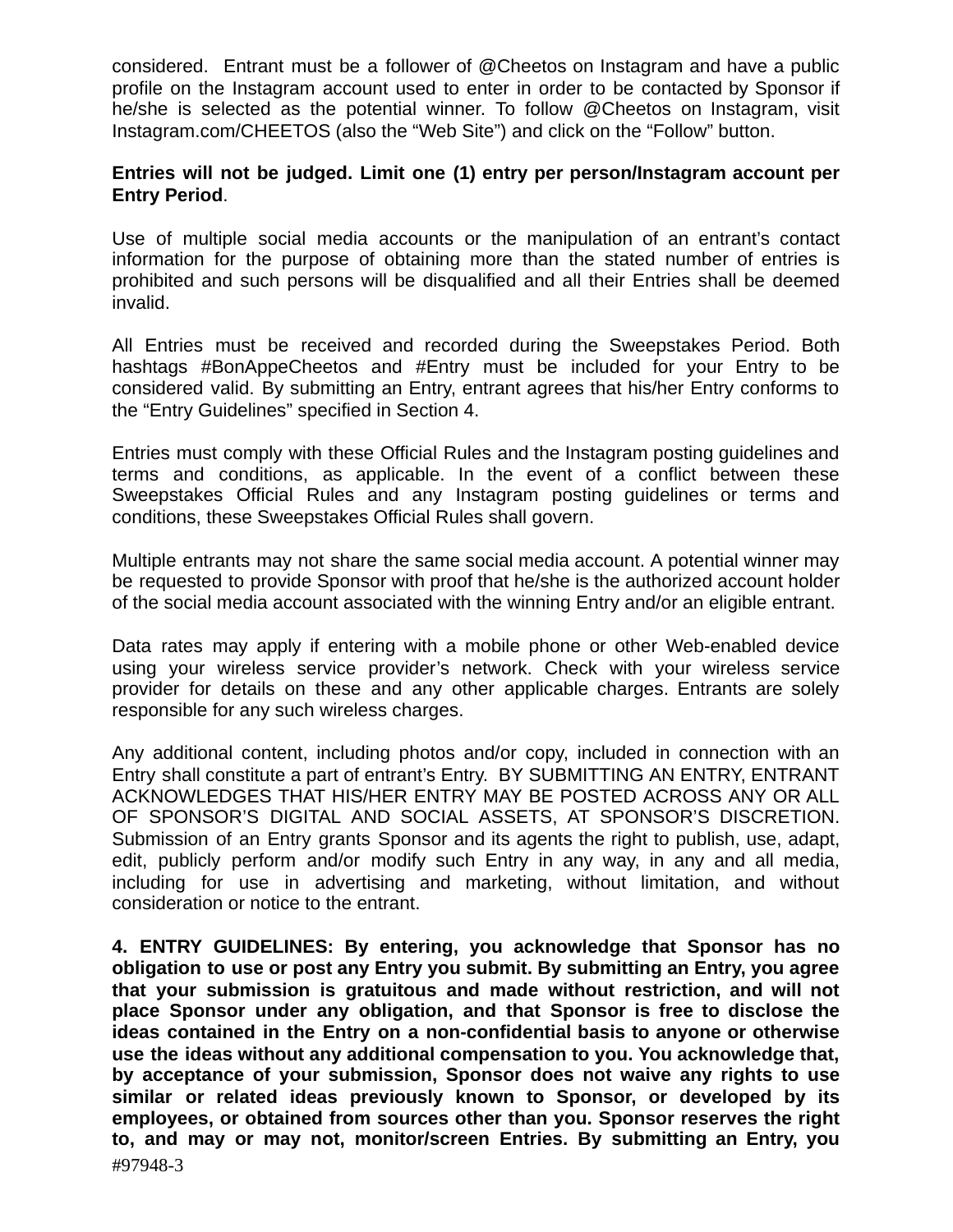**warrant and represent that it: (a) is your original work, (b) has not been previously published, (c) has not won previous awards, (d) does not infringe upon the copyrights, trademarks, rights of privacy, publicity or other intellectual property or other rights of any person or entity, (e) that you have obtained permission from a person whose name, likeness or image (if any) is used in the Entry, and (f) that publication of the Entry via various media including Web posting, will not infringe on the rights of any third-party rights. Each entrant will indemnify and hold harmless, Sponsor and Promotion Parties from any claims to the contrary. Any entrant whose work includes likenesses of third parties or contains elements not owned by the entrant (such as, but not limited to, depictions of persons, buildings, trademarks or logos [other than Sponsor's]) must be able to provide legal releases for such use including Sponsor's use of such Entry, in a form satisfactory to administrator, upon request, prior to awarding of prize.** 

**As determined by the Sponsor, in its sole discretion, Entries must meet the following guidelines: (a) Must comply with these Official Rules and any Terms of Service on the applicable Web Site; (b) Cannot be sexually explicit or suggestive, unnecessarily violent or derogatory of any ethnic, racial, gender, religious, political, professional or age group, profane or pornographic, or contain nudity; (c) Cannot promote alcohol, marijuana, illegal drugs, tobacco, e-cigarettes, firearms/weapons (or the use of any of the foregoing), any activities that may appear unsafe or dangerous, or any particular political agenda or message; (d) Cannot be obscene or offensive, endorse any form of hate or hate group; (e) Cannot promote terrorist acts such as providing instructions on how to assemble bombs, grenades and other such weapons or provide instructional information about illegal activities; (f) Cannot defame, misrepresent or contain disparaging or slanderous remarks about Sponsor, its customers or its products, or other people, products or companies; (g) Cannot contain trademarks, logos or trade dress owned by others (except Sponsor's trademarks, logos or trade dress), or advertise or promote any brand or product of any kind (except Sponsor's products), without permission, or contain any personal identification, such as license plate numbers, personal names, email addresses or street addresses; (h) Cannot contain copyrighted materials owned by others (including photographs, sculptures, paintings and other works of art, stills, or images published on or in television, movies, the Internet or other media, except such materials owned by Sponsor) without permission; (i) Cannot contain background artwork, unless it is an original work of the entrant; (j) Cannot contain materials embodying the names, likenesses, photographs, or other indicia identifying any person, living or dead, other than the entrant, without permission; (k) Cannot communicate messages or images inconsistent with the positive images and/or goodwill to which Sponsor wishes to associate; and (l) Cannot depict, and cannot itself, be in violation of any law.** 

If you think that any Entry infringes your intellectual property rights, please follow the notification guidelines as stated herein. Frito Lay North America, Inc. investigates notices of alleged infringement and takes appropriate actions under the Digital Millennium Copyright Act, Title 17, United States Code, Section 512(c) ("DMCA"). Frito-Lay's Designated Agent to receive notifications of claimed copyright infringement is: By Mail: Jeanette Zimmer, 7701 Legacy Drive, Mail Drop 3A-160F, Plano, Texas 75024. By Email: [Jeanette.zimmer@pepisco.com .](mailto:Jeanette.zimmer@pepisco.com) Your notice of claimed infringement must include the following information: (a) A physical or electronic signature of a person #97948-3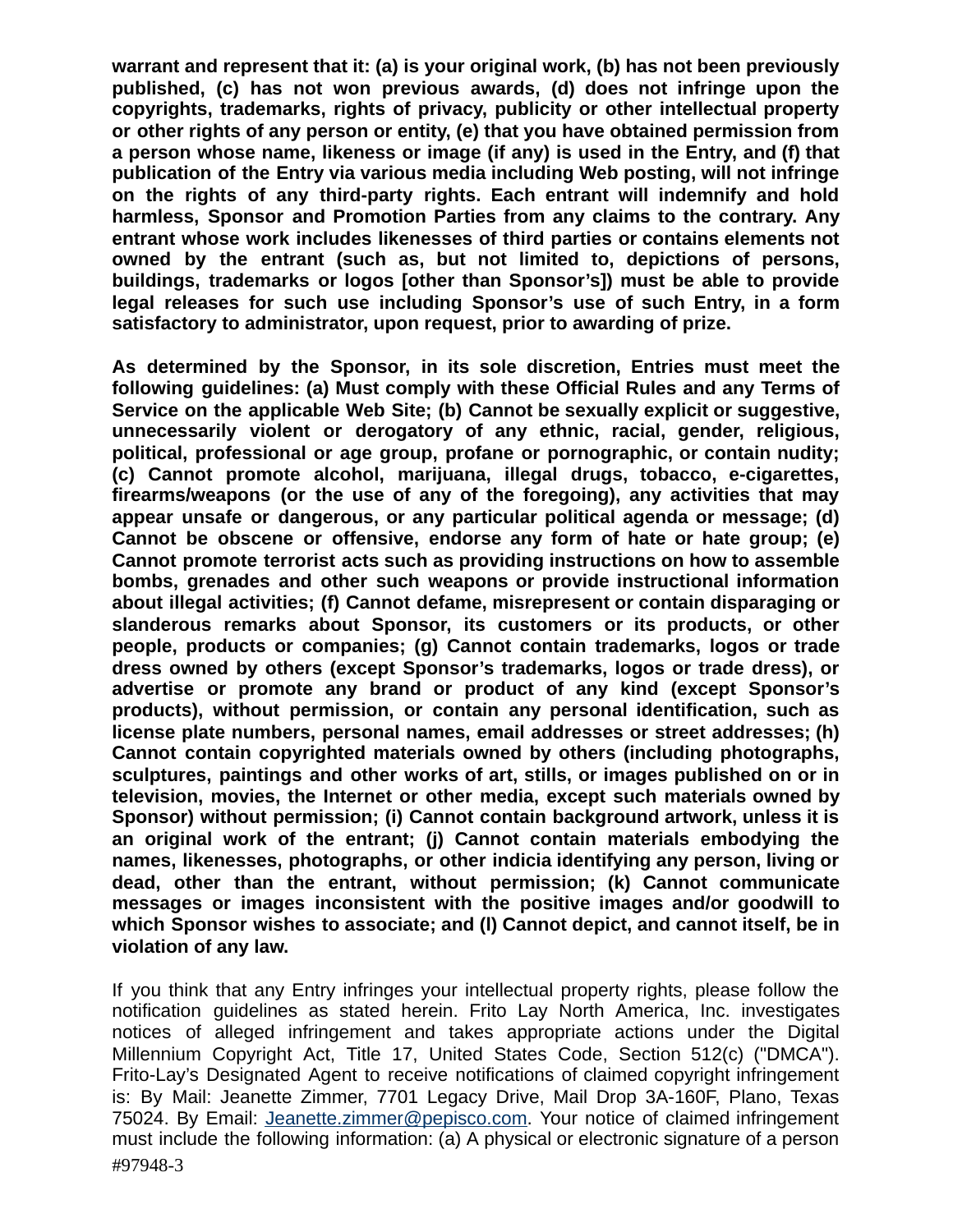authorized to act on behalf of the copyright owner; (b) Identification of the copyrighted work claimed to have been infringed; (c) Identification of the material that is claimed to be infringing or to be the subject of the infringing activity, and that is to be removed or access to which is to be disabled, as well as information reasonably sufficient to permit us to locate the material; (d) Information reasonably sufficient to permit us to contact the copyright owner, such as an address, telephone number, and, if available, an electronic mail address; (e) A statement that you have a good faith belief that use of the material in the manner complained of is not authorized by the copyright owner, its agent, or applicable law; and (f) A statement that the information in the notification is accurate, and under penalty of perjury, that you are authorized to act on behalf of the copyright owner. For more details on the information required for valid notification, see 17 U.S.C. 512(c)(3). Under the DMCA, claimants who make misrepresentations concerning copyright infringement may be liable for damages incurred as a result of the removal or blocking of the material, court costs, and attorneys' fees.

ENTRIES POSTED TO **ANY OF SPONSOR'S WEB SITES OR SOCIAL MEDIA SITES (IF ANY) WERE NOT EDITED BY SPONSOR AND ARE THE VIEWS/OPINIONS OF THE INDIVIDUAL ENTRANT AND DO NOT REFLECT THE VIEWS OF SPONSOR IN ANY MANNER. Any waiver of any obligation hereunder by Sponsor does not constitute a general waiver of any obligation to entrants. Sponsor reserves the right to waive the Sweepstakes entry requirements set forth herein in its reasonable discretion.** 

**5. DRAWINGS:** Seventy-Five (75) winners will be selected in a random drawing for each Entry Period to be held on or about the Drawing Date stated in Rule #2 from among all eligible entries received for the corresponding Entry Period. Odds of winning depend upon the total number of eligible entries received by each entry deadline. Non-winning Entries will not carry forward to subsequent Entry Period drawings. All drawings will be conducted by an independent judging agency, whose decisions are final and binding in all matters relating to this Sweepstakes.

**6. PRIZE DETAILS:** Two Hundred Twenty-Five (225) prizes will be awarded (225 total; 75 per Entry Period), each consisting of one (1) Bon Appe-Cheetos<sup>®</sup>: A Holiday Cookbook by Chester & Friends. Approximate Retail Value ("ARV") of each prize: USD \$15. Total ARV of all prizes USD \$3,375.

**7. WINNER NOTIFICATION:** Potential winners will be notified by Sponsor (@CHEETOS) within two (2) business days of the applicable Drawing Date. Sponsor (@CHEETOS) will direct message potential winner and request potential winner's information to validate eligibility and collect fulfillment information. Information must be provided within forty-eight (48) hours of notification.

Potential winners must have a public profile on the social media account associated with the winning Entry in order to receive the notification or prize will be forfeited and an alternate winner selected (time permitting). Sponsor is not responsible for any change in entrant's email address, social media account, mailing address and/or telephone number. If attempted notification or prize is returned as undeliverable, if winner cannot be verified or if winner is otherwise unable to accept the prize as stated, or if winner is otherwise disqualified, prize may be forfeited.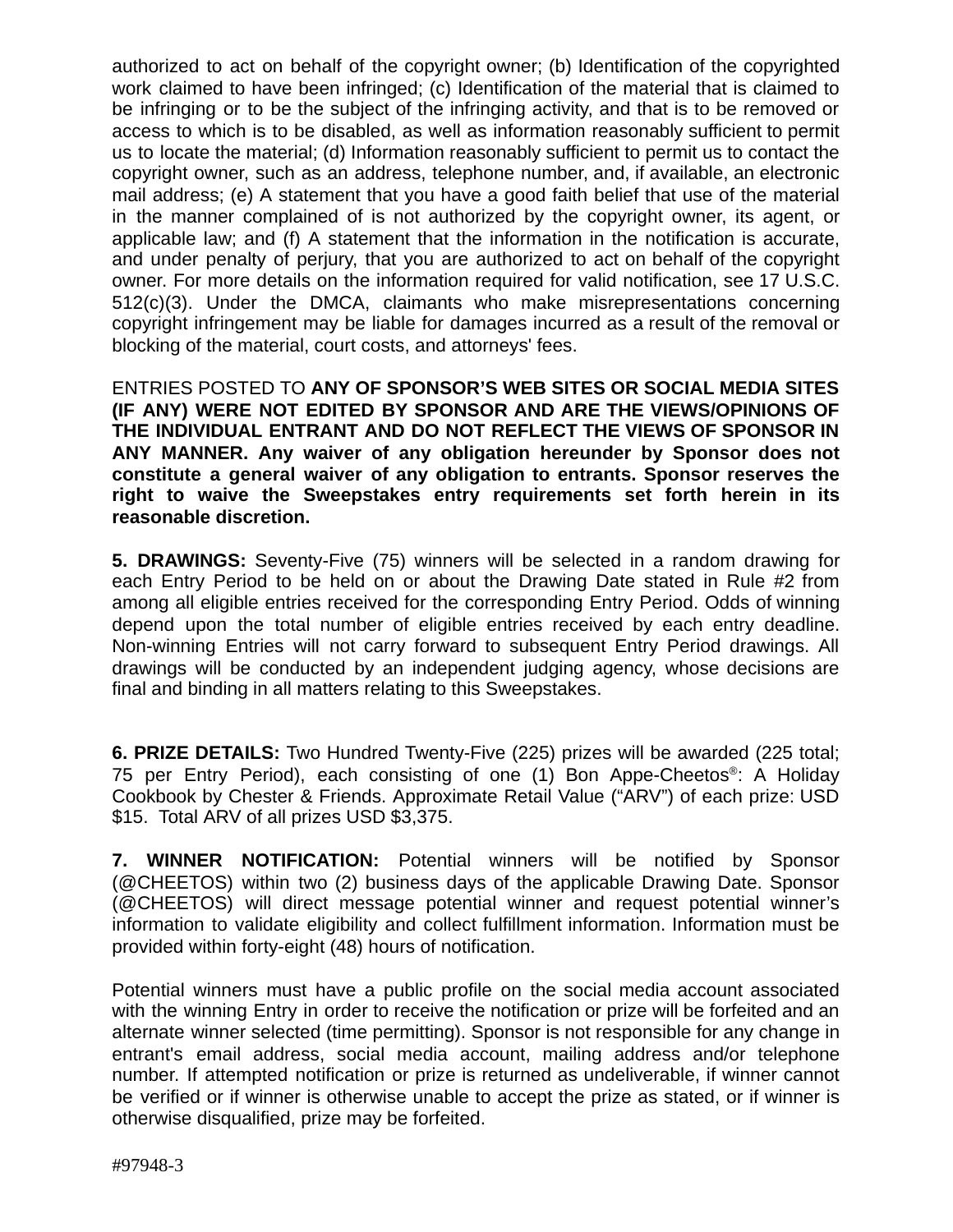**8. LIMITATIONS OF LIABILITY AND RELEASE: Incomplete, unintelligible or deceptive Entries are not eligible.** No liability or responsibility is assumed by Sponsor or Promotion Parties resulting from entrant's participation in or attempt to participate in the Sweepstakes or ability or inability to upload or download any information in connection with the Sweepstakes. No responsibility or liability is assumed by Sponsor or Promotion Parties for technical problems or technical malfunction arising in connection with any of the following occurrences which may affect the operation of the Sweepstakes: Hardware or software errors; faulty computer, telephone, cable, satellite, network, electronic, wireless or Internet connectivity or other online or network communication problems; errors or limitations of any Internet service providers, servers, hosts or other providers; garbled, jumbled or faulty data transmissions; failure of any online transmissions to be sent or received; lost, late, delayed or intercepted transmissions; inaccessibility of the Web Site in whole or in part for any reason; traffic congestion on the Internet or the Web Site; unauthorized human or non-human intervention of the operation of the Sweepstakes, including without limitation, unauthorized tampering, hacking, theft, virus, bugs, or worms; or destruction of any aspect of the Sweepstakes, or loss, miscount, misdirection, inaccessibility or unavailability of a social media account used in connection with the Sweepstakes. Sponsor and Promotion Parties are not responsible for any printing, typographical, technical, computer, network or human error which may occur in the administration of the Sweepstakes, the processing of Entries, the announcement of the prize or in any Sweepstakes-related materials. Use of a Web Site is at user's own risk. Sponsor and Promotion Parties are not responsible for any personal injury or property damage or losses of any kind which may be sustained to user's or any other person's computer or web-enabled device resulting from participation in the Sweepstakes. In the event of an identity dispute of an entrant, the Entry will be considered made by the authorized account holder of the social media account the Entry is submitted from at the time of entry. The "authorized account holder" is the person who is assigned to the Instagram account by the online service provider. SOME JURISDICTIONS DO NOT ALLOW THE LIMITATION OR EXCLUSION OF LIABILITY FOR INCIDENTAL, CONSEQUENTIAL, OR OTHER DAMAGES; AS A RESULT, THE ABOVE LIMITATIONS OR EXCLUSIONS MAY NOT APPLY TO YOU, AND THE FOREGOING PARAGRAPHS SHALL NOT APPLY TO A RESIDENT OF NEW JERSEY TO THE EXTENT DAMAGES TO SUCH NEW JERSEY RESIDENT ARE THE RESULT OF SPONSOR OR PROMOTION PARTIES' NEGLIGENT, FRAUDULENT OR RECKLESS ACT(S) OR INTENTIONAL MISCONDUCT.

**9. RELEASE OF LIABILITY:** By participating in the Sweepstakes, entrants agree (a) to release Sponsor, the Promotion Parties, Facebook, Inc., from any and all claims, damages or liabilities arising from or relating to such entrant's participation in the Sweepstakes; (b) under no circumstances will entrant be permitted to obtain awards for, and entrant hereby waives all rights to claim, punitive, incidental, consequential, or any other damages, other than for actual out-of-pocket expenses; (c) all causes of action arising out of or connected with this Sweepstakes, or any prize awarded, shall be resolved individually, without resort to any form of class action; and (d) any and all claims, judgments, and award shall be limited to actual out-of-pocket costs incurred, excluding attorneys' fees and court costs.

By accepting a prize, recipients (a) agree that Sponsor, Promotion Parties, Facebook, Inc., and all of their respective officers, directors, employees, representatives and agents will have no liability whatsoever for, and shall be held harmless by winner #97948-3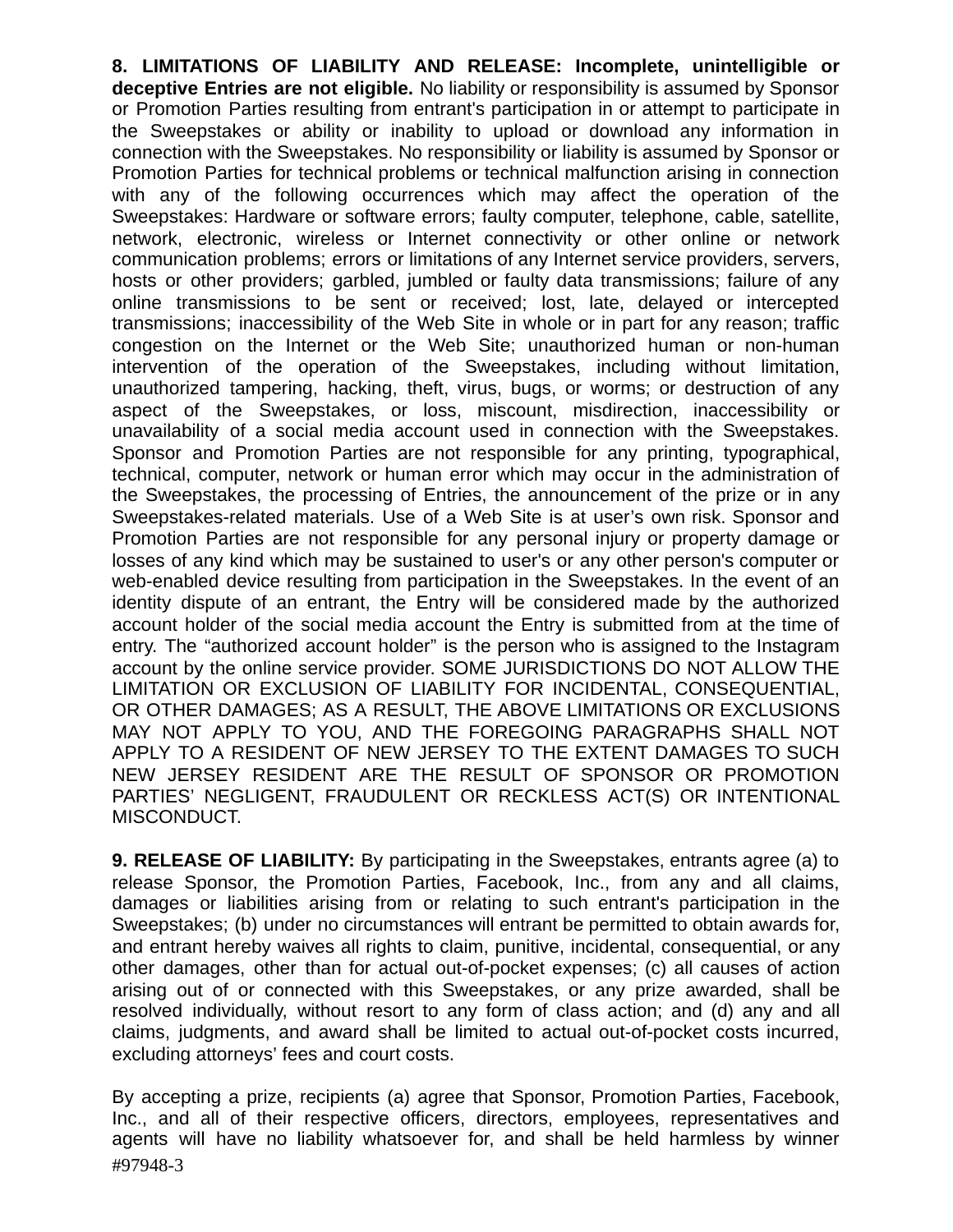against, any liability for injuries, losses or damages of any kind to persons or property resulting in whole or in part, directly or indirectly, from participation in the Sweepstakes; from acceptance, possession, misuse or use of any prize, including travel thereto and (b) grant (and agree to confirm grant in writing promptly upon request) to Sponsor and those acting under Sponsor's authority, and each of their respective designees the right to use his/her name, photograph, likeness, voice, image, statements, biographical information, and Entry (which may be altered, changed, modified, edited, used alone or with other works, as solely determined by Sponsor) at any time or times, for advertising, trade, publicity and promotional purposes in any media now known or hereafter discovered, worldwide, including the Internet without review, notification or approval, and additional compensation or consideration, unless prohibited by law. Sponsor and Promotion Parties are not liable in the event that any portion of the Sweepstakes (including any prize) is canceled due to pandemics or epidemics, outbreaks of infectious disease or any other public health crisis including quarantine measures of any government authority or other restrictions, weather, fire, strike, acts of war or terrorism, government restriction, or any other condition beyond their control (a "Force Majeure Event").

**10. GENERAL CONDITIONS:** Winner is solely responsible for any taxes on the prize and may receive an IRS Form 1099 for the value of the prize, if applicable. No cash equivalent or substitution of prize is offered, except at the sole discretion of the Sponsor. No transfer of prize is permitted. Unclaimed prize will not be awarded. If a prize, or any portion thereof, cannot be awarded for any reason, Sponsor reserves the right to substitute prize with another prize of equal or greater value. If for any reason the Sweepstakes is not capable of running as planned, including infection by computer virus, bugs, tampering, unauthorized intervention, fraud, technical failures, or any other causes which corrupt or affect the administration, security, fairness, integrity or proper conduct of the Sweepstakes, Sponsor reserves the right to (a) cancel, suspend and/or modify the Sweepstakes, or any part of it, and (b) disqualify any individual who is responsible for such action. If terminated, Sponsor may, in its sole discretion, determine the winner from among all eligible Entries received up to time of such action in a manner as determined by an independent judging agency. This Sweepstakes is offered only in the United States and all issues and questions concerning the construction, validity, interpretation and enforceability of these Official Rules, entrant's rights and obligations, or the rights and obligations of the Sponsor in connection with the Sweepstakes, shall be governed by, and construed in accordance with, the laws of State of Texas, without giving effect to any choice of law or conflict of law rules. By entering, entrants consent to the jurisdiction and venue of the federal, state and local courts for Collin or Dallas Counties, Texas.

Please see Sponsor's privacy policy located at http://www.fritolay.com/legal/privacy-policy.htm for details of our policy regarding the personal information collected in connection with this Sweepstakes. Additionally, any communication between entrant and Sponsor or its agencies regarding this Sweepstakes (e.g. phone calls, text messages, chats, email, etc.) may be recorded for quality assurance and training purposes. Winner's name may be included in a publicly available winner's list.

**LEGAL WARNING:** ANY ATTEMPT BY AN INDIVIDUAL, WHETHER OR NOT AN ENTRANT, TO DELIBERATELY DAMAGE, DESTROY, TAMPER OR VANDALIZE A WEB SITE OR INTERFERE WITH THE OPERATION OF THE SWEEPSTAKES IS A #97948-3